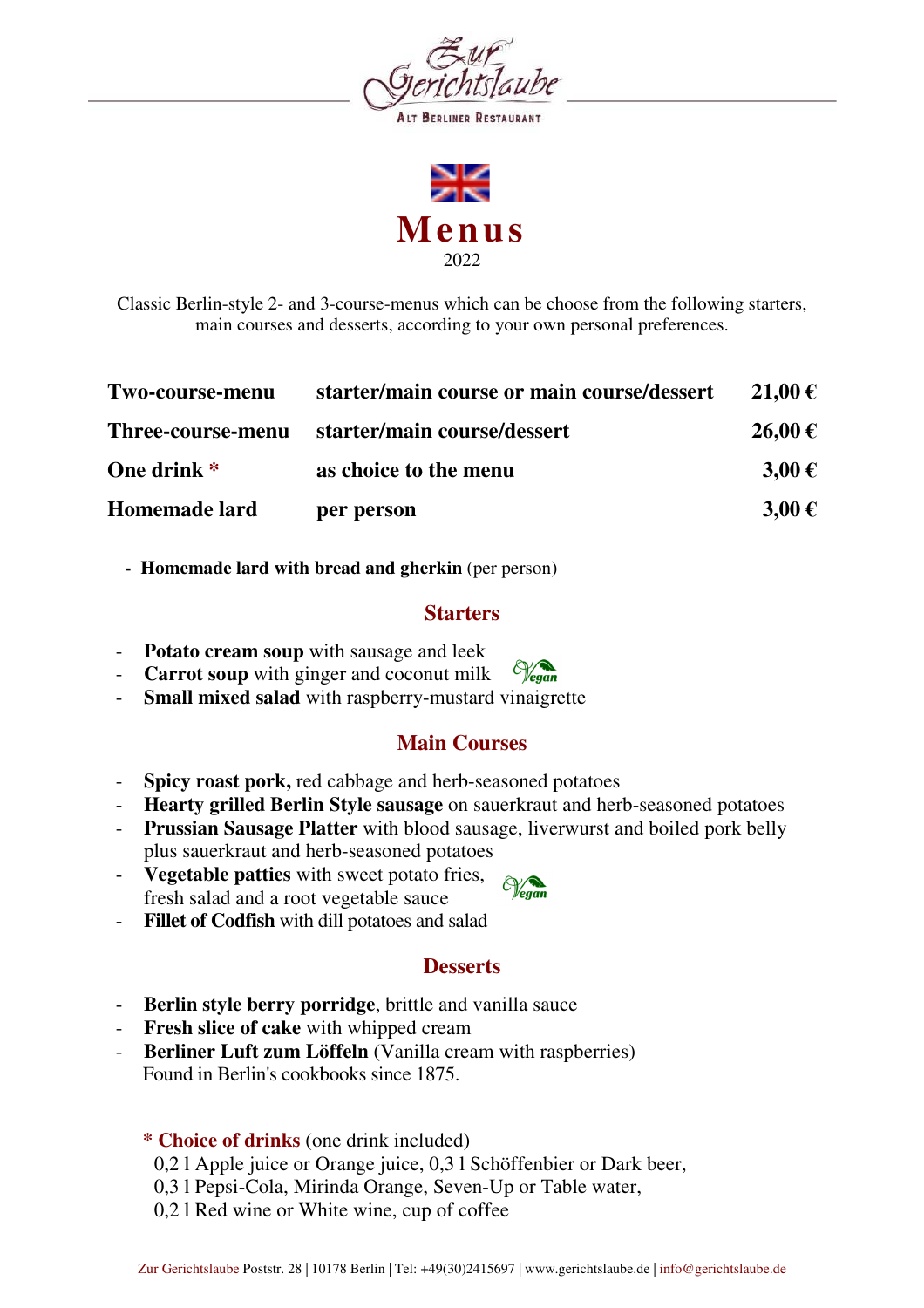

# **A further selection of Three-Course-Menus for 10 person or more**

\_\_\_\_\_\_\_\_\_\_\_\_\_\_\_\_\_\_\_\_\_\_\_\_\_\_\_\_\_\_\_\_\_\_\_\_\_\_\_\_\_\_\_\_\_\_\_\_\_\_\_\_\_\_\_\_\_\_\_\_\_\_\_\_\_\_\_\_\_\_\_\_\_\_

| <b>Fish-menu</b>                                                                                 | 32,50€ |
|--------------------------------------------------------------------------------------------------|--------|
| - Wild herb salad with homemade raspberry-mustard vinaigrette                                    |        |
| - Fried whitefish fillet<br>served with potato leek gratin and dill sauce                        |        |
| - Fresh fruits in wine batter                                                                    |        |
| Loin-menu                                                                                        | 35,50€ |
| - Soup of the season                                                                             |        |
| - Pork fillet stuffed with spinach<br>creamed savoy cabbage and homemade potato croquettes       |        |
| - Hot raspberries with vanilla ice cream                                                         |        |
| Lamb-menu                                                                                        | 38,50€ |
| - Cream soup of white baby turnips                                                               |        |
| - Tender roast leg of lamb in rosemary sauce,<br>with green beans and homemade potato croquettes |        |
| - A slice of Black Forest cake from the pastry chef                                              |        |
| <b>Filtet-menu</b>                                                                               | 39,50€ |
| - Spinach soup with salmon                                                                       |        |
| - Bacon larded fillet of beef in a burgundy sauce,<br>white baby turnips and rosemary potatoes   |        |
| - Chocolate tart with a liquid core on wild berries                                              |        |
| <b>Five-course menu</b>                                                                          | 59,00€ |
| - Tender lamb fillet on steamed spinach leaves                                                   |        |
| - Cream soup of white baby turnips                                                               |        |
| - Fresh catched fillet of char with green baby salads                                            |        |
| - Roast veal on port wine sauce served with truffle potato leek gratin                           |        |
| - Poppy seed mousse of white chocolate with warm wild berries                                    |        |